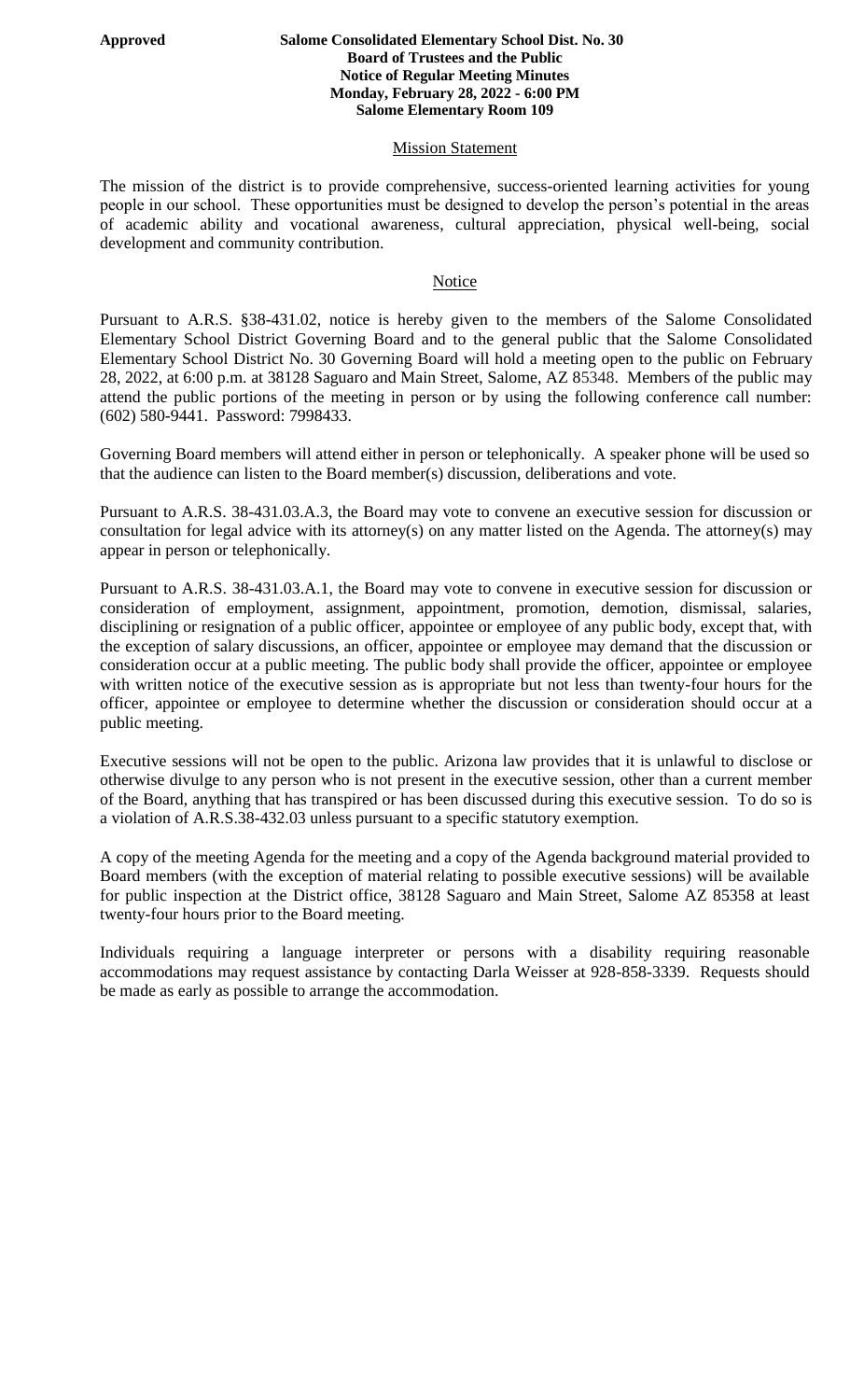**Governing Board Members**: **Employees**: Blain Harold **Mrs.** Susan Rohrig Mrs. Susan Rohrig Cheryl Montijo Alverna Drotzmann Felipe Cruz **Telephonic**: Vicki Oaks Ramona Heschke

- 1. Call Regular Meeting of February 28, 2022 to order by Blain Harold at 6:09pm.
- 2. Pledge of Allegiance
- 3. Approve Agenda of Regular Meeting of February 28, 2022 Cheryl Montijo moved to approve Regular Meeting of February 28, 2022 – yes. Felipe Cruz seconded – yes. Vicki Oaks – yes Ramona Heschke – yes Blain Harold – yes Motion carried.

4. Consent Agenda

*All items listed under the Consent Agenda will be enacted by one motion. There will be no separate discussion of these items unless a request is made prior to the vote on the motion to remove an item from the Consent Agenda for further discussion and action. Such discussion and action shall take place on items removed from the Consent Agenda immediately following the vote on the Consent Agenda. Consent Agenda items may include any non-controversial subjects.*

- A. Minutes of Reorganizational/ Regular Meeting of January 24, 2022
- B. Resolution for Salary and Other Expense
- C. Ratify Payroll and Other Expense Vouchers:

 Payroll Vouchers#17 for PP15 dated 1/28/2022 in the amount of \$51,209.77; Payroll Voucher #18 for PP16 dated 1/28/2022 in the amount of \$49,269.62; Payroll Voucher #19 for PP17 dated 2/25/2022 in the amount of \$49,021.19; Expense Voucher #2216 dated 1/16/2022 in the amount of \$12,285.83; Expense Voucher #2217 dated 1/19/2022 in the amount of \$17,710.71; Expense Voucher #2218 dated 2/1/2022 in the amount of \$14,441.79; Expense Voucher #2219 dated 2/1/2022 in the amount of \$1,090.52; Expense Voucher #2220 dated 2/15/2022 in the amount of \$22,302.86.

 Cheryl Montijo moved to approve the Consent agenda – yes. Felipe Cruz seconded – yes.

 Vicki Oaks – yes. Ramona Hescke – yes. Blain Harold – yes. Motion carried.

### 5. Summary of Current Events and Informational Reports:

*(Board members may ask questions or comment upon any item on the summary of current events, ask the Superintendent to follow up on any item listed, or to place any item on a future agenda for discussion and action).*

- A. Upcoming Events:
	- March 1-Soccer vs Aguila 3:30 PM March 2-Soccer at Wenden 3:30 PM PAACE Parent Academy March 3- PAACE Parent Academy March 7-17-Spring Break March 21-Governing Board Meeting
- B. Cafeteria Report no report.
- C. Student Activities Report- no report.
- D. Student Council/Library Report-no report.
- E. Maintenance Report- No discussion, No comments to the report.
- F. Administration The Administrator may speak to current events.
	- •Administrative Report (see attached)
- G. Board Member Members of the Board may speak to current events.

6. Call to the Public - *This is the time for the public to comment. Members of the Board may not discuss items that are not specifically identified on the agenda. Therefore, pursuant to A.R.S § 38- 431.01(H), action taken as a result of public comment will be limited to directing staff to study the matter, responding to any criticism or scheduling the matter for further consideration and decision at a later date*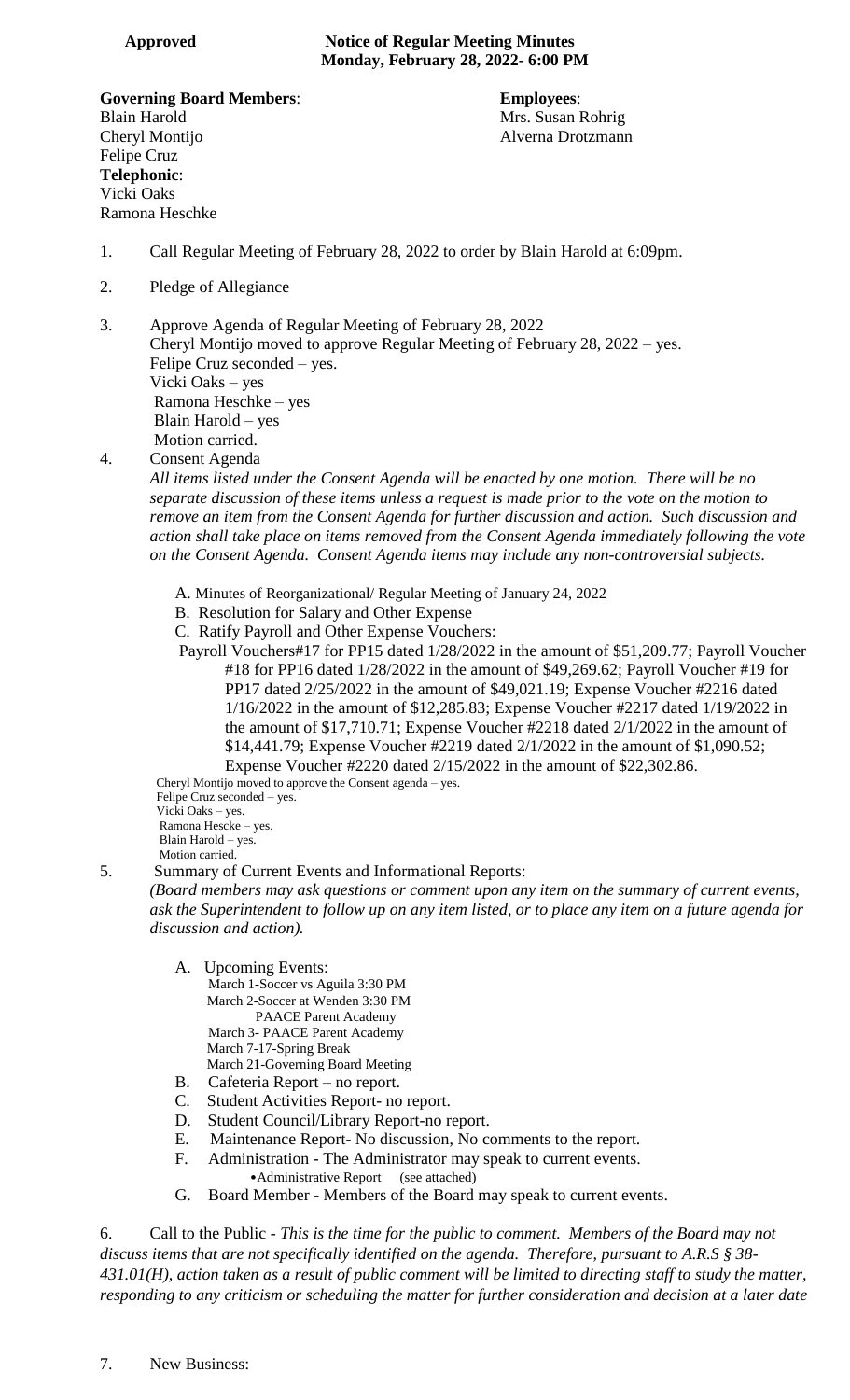A. Discussion and possible action FY2022-2023 LEA (Local Educational Agency) Yearly Calendar. Cheryl Montijo moved to approve FY2022-2023 LEA Yearly Calendar – yes. Felipe Cruz seconded – yes. Vicki Oaks – no. Ramona Heschke – yes. Blain Harold – yes. Motion carried.

- B. Discussion and possible action to approve Homeless Education Policy (Title 1): Cheryl Montijo moved to approve Homeless Education Policy (Title 1) – yes. Felipe Cruz seconded – yes. Vicki Oaks – yes. Ramona Heschke – yes. Blain Harold – yes. Motion carried.
- C. Discussion and possible action Family Engagement Plan/Policy (Title 1): Felipe Cruz moved to approve Family Engagement Plan/Policy (Title1) – yes. Cheryl Montijo seconded – yes. Vicki Oaks – yes. Ramona Heschke – yes. Blain Harold – yes. Motion carried.

# D. Discussion and action on meeting agenda protocols: Cheryl Montijo moved to approve meeting protocols – yes. Felipe Cruz seconded – yes. Vicki Oaks – yes. Ramona Heschke – yes. Blain Harold – yes. Motion carried.

E. Discussion and action on staffing changes for 2021-22:

A discussion on reorganizing staffing and positions - Mrs. Rohrig explained the Changes in the Title 1 Service when Mrs. James went into half day position instead of full time position in preschool. Angela and Ms Boholst are able to service a wider range of kids need. Mr. Hillis took 5<sup>th</sup> grade into upper grade rotation. Alicia Pantoja covers the library once a week onTuesdays. We're getting a good response. Ramona added that the board members should be notified for staffing changes. No action taken.

- F. Discussion of library and Parapro positions through the end of 2021-22: Mrs. Rohrig discuss the Title I funds to be used for a full time Parapro position for this fiscal year and next fiscal year. We will use the funds for Title  $I - 5^{th}$ -8<sup>th</sup> grade. It's use it or lose it. Library position will be advertised for FY2122 if our Librarian is not returning. Cheryl Montijo moved to approve Parapro position for the end of FY2122 – yes. Felipe Cruz seconded – yes. Vicki Oaks – yes. Ramona Heschke – yes. Blain Harold – yes. Motion carried. G. Discussion and possible action to hire a full time Title 1 instructional aide for  $5<sup>th</sup>-8<sup>th</sup>$ We will use the funds from Title  $I - 5<sup>th</sup>-8<sup>th</sup>$  grade. It's use it or lose it.
- H. Discussion and possible action FY2022-2023 Classified Hourly Rate Pay Salary Schedule to reflect minimum wage increase for entire columns B  $&C$ : Blain Harold moved and approved to increase the Classified Hourly Rate Pay Salary Schedule the Certified Salary Schedule across the board by 3% with no step increase for FY2223–yes. Cheryl Montijo seconded – yes. Felipe Cruz – yes. Vicki Oaks – yes. Ramona Heschke – yes. Motion carried.
- I. Discussion and possible action FY2022-2023 step increase for certified teachers.
- J. Discussion and possible action FY2022-2023 step increase for classified staff.